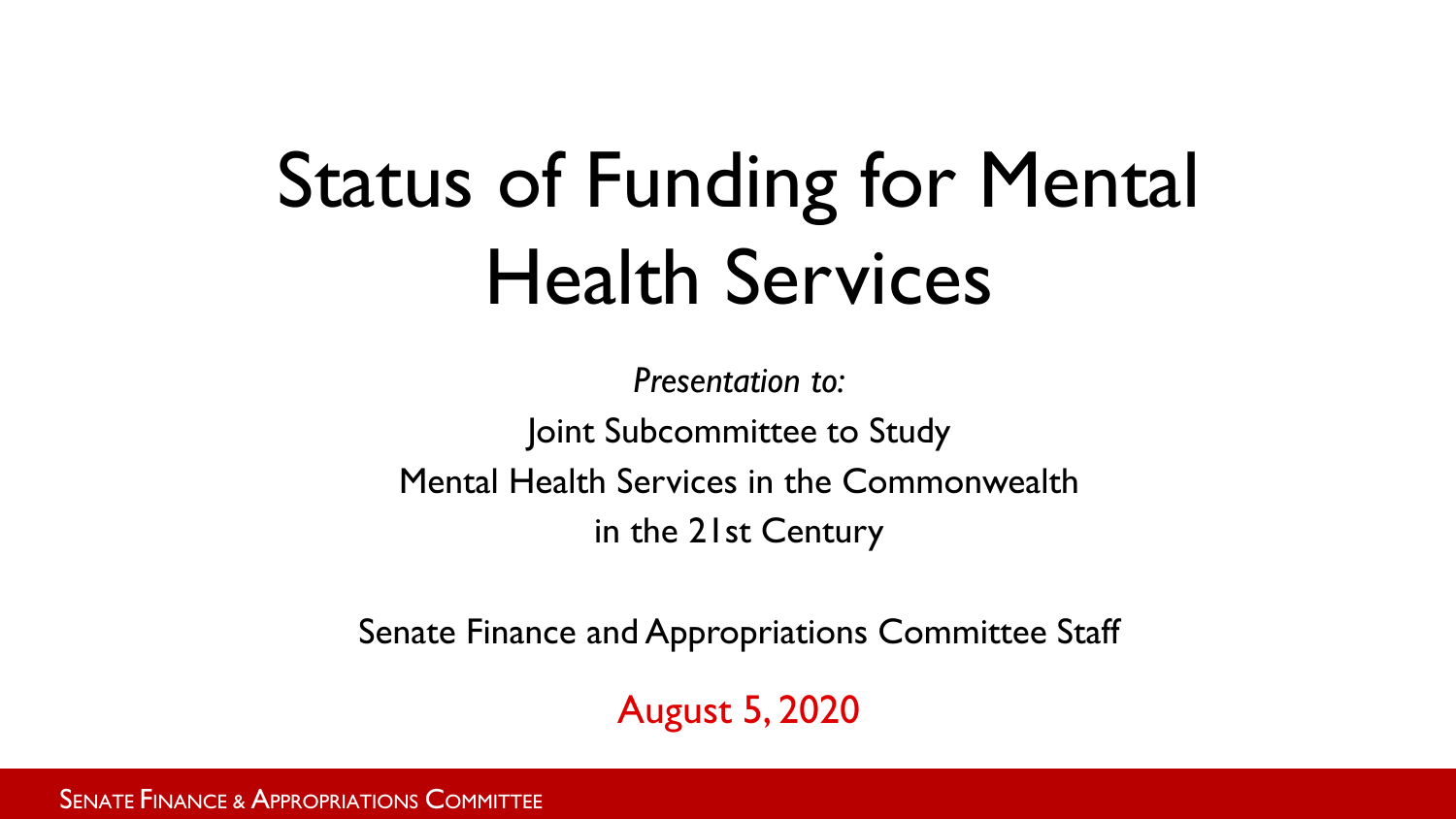#### Summary of 2020 Session Mental Health Budget Actions

- **2020-2022 Biennial Budget**:
	- Health and Human Resources (HHR) had a net increase over the biennium above Chapter 854 of **\$1.2 billion GF.** Major funding actions included:
		- Fully funding Medicaid and other mandatory programs.
		- Significant investment to increase a variety of Medicaid provider rates.
	- Community Behavioral Health funding was increased by **\$154.5 million**.
	- The COVID-19 Public Health Crisis resulted in the unallotment of **\$441.9 million** in new spending in HHR at the Reconvened Session in April.
		- Unalloted appropriation cannot be expended by agencies.
		- **\$134.8 million** of the community-based mental health funding is currently unalloted.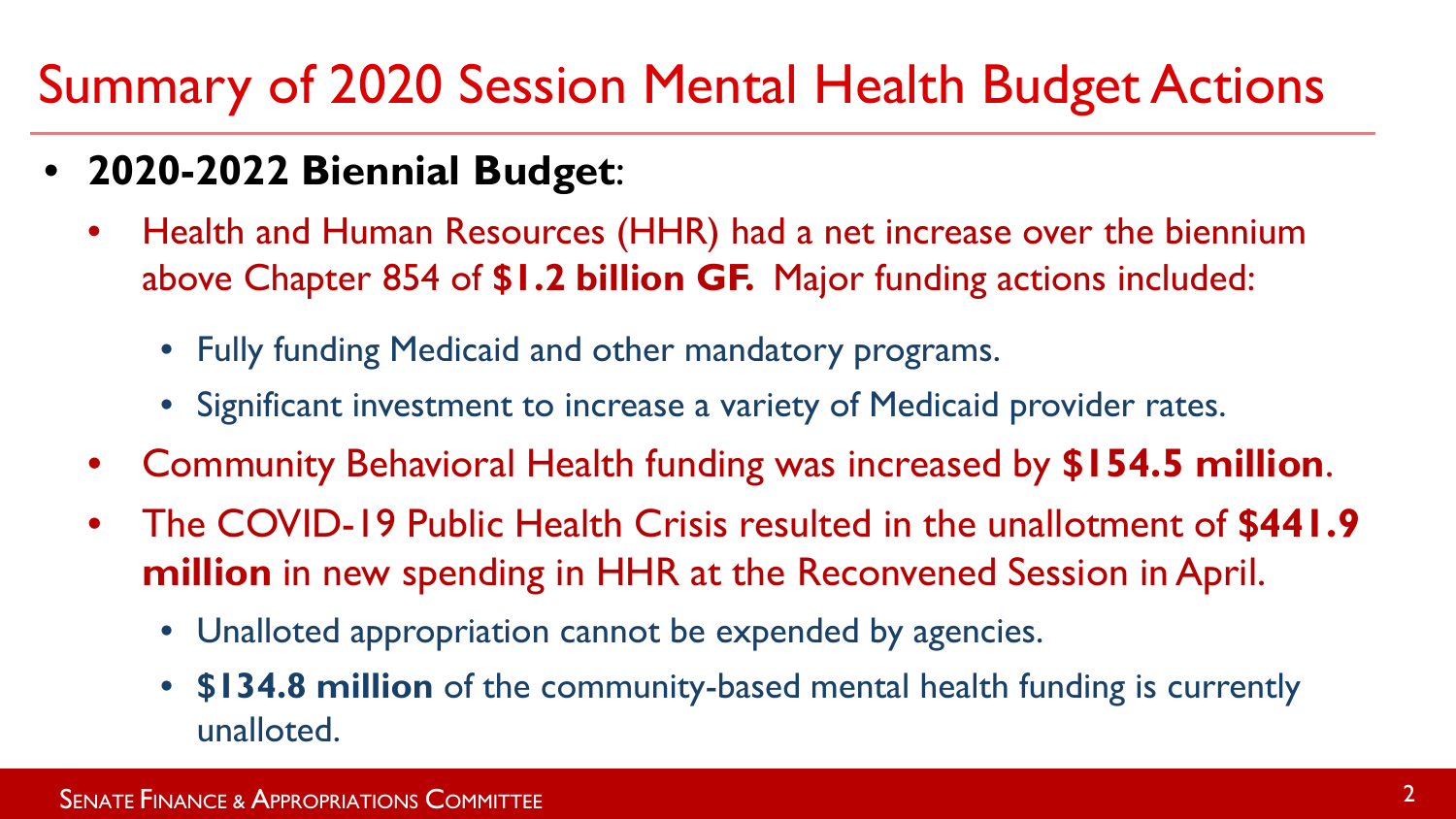#### Community Behavioral Health Services *Department of Behavioral Health and Developmental Services*

| GF Actions for the 2020-22 Biennium (\$ in millions)                         | <b>Chapter</b><br>1289 | <b>Unalloted</b> |
|------------------------------------------------------------------------------|------------------------|------------------|
| STEP-VA - Continue Implementation*                                           | \$54.0                 |                  |
| <b>Permanent Supportive Housing</b>                                          | 25.5                   |                  |
| Discharge Assistance Planning to Transition Individuals from State Hospitals | 20.0                   |                  |
| <b>Pilot Projects with Hospitals to Reduce Census Pressures</b>              | 15.0                   |                  |
| Increase Options for Inpatient Services for Children                         | 14.7                   |                  |
| Virginia Mental Health Access Program (Expand Statewide)                     | 8.4                    |                  |
| Mandatory Part C Early Intervention Services                                 | 5.0                    |                  |
| Forensic Discharge Planning in Jail (Expand to add Three Jails)              | 3.5                    |                  |
| <b>TOTAL</b>                                                                 | \$154.5                |                  |

*\* Includes Medicaid-related costs budgeted in the Department of Medical Assistance Services and administrative costs.*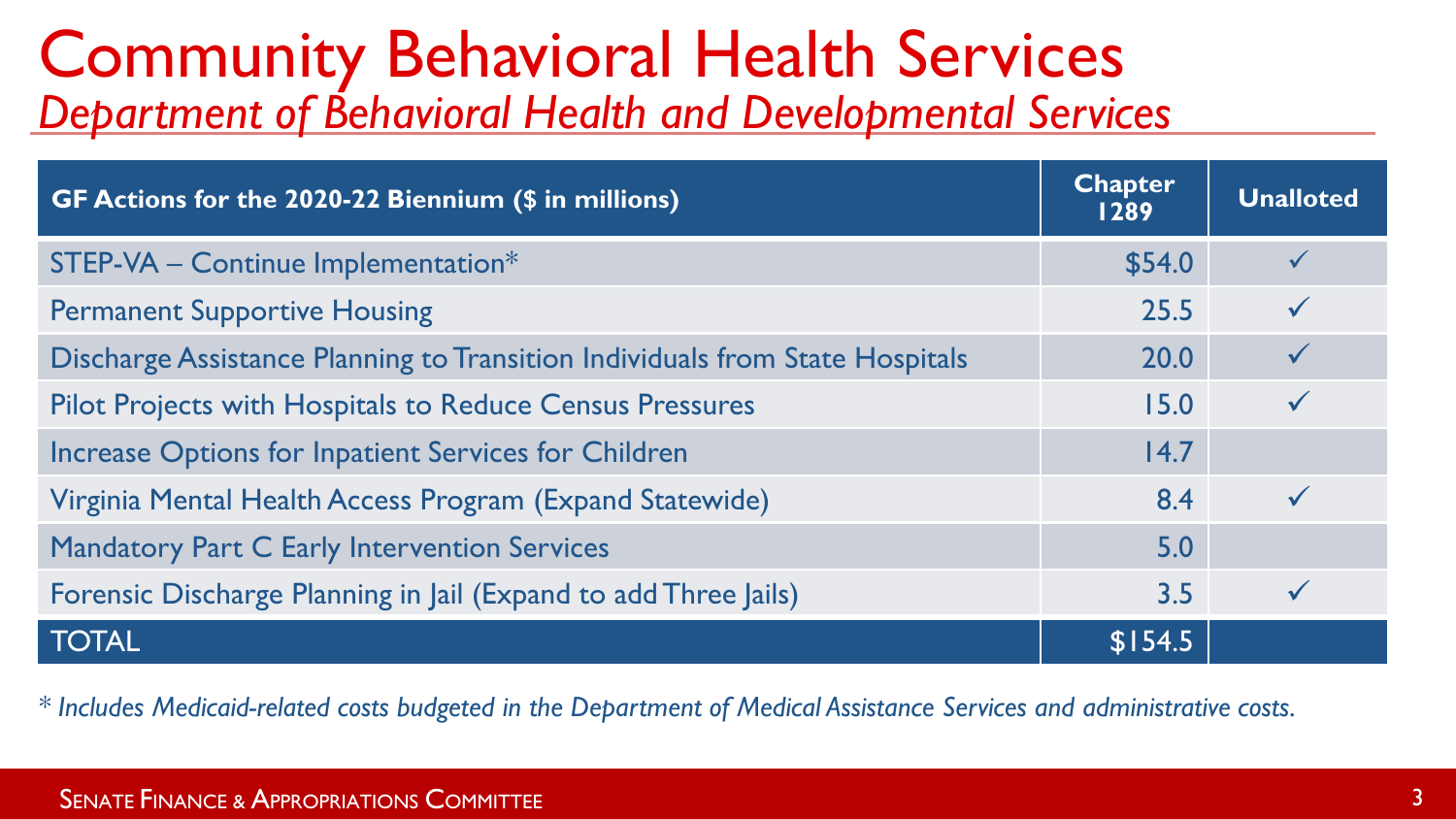### STEP-VA Funding Status

| <b>STEP-VA Service (\$ in Millions)</b> | <b>Base Funding 2020-22</b><br><b>Biennial Amount</b> | <b>2020 Session</b><br><b>Funding Added</b> | <b>Unalloted</b> |
|-----------------------------------------|-------------------------------------------------------|---------------------------------------------|------------------|
| <b>Same Day Access</b>                  | \$21.6                                                |                                             |                  |
| <b>Primary Care Screening</b>           | 14.9                                                  | ÷                                           |                  |
| Crisis Services*                        | 11.8                                                  | $\mathsf{H}. \mathsf{I}$                    |                  |
| Outpatient Services*                    | 30.0                                                  | 18.4                                        |                  |
| <b>Peer and Family Support Services</b> | $\overline{\phantom{a}}$                              | 8.1                                         |                  |
| Military and Veterans Services*         |                                                       | 8.5                                         |                  |
| <b>CSB Support Staff</b>                | ۰                                                     | 6.4                                         |                  |
| <b>Administration (DBHDS)</b>           |                                                       | $\mathsf{I}$ .4                             |                  |
| <b>Totals</b>                           | \$78.3                                                | \$54.0                                      | \$54.0           |

*\* Includes Medicaid-related costs budgeted in the Department of Medical Assistance Services.*

*Note: Budget language overrides the statutory implementation date that required all services implemented by July 1, 2021.*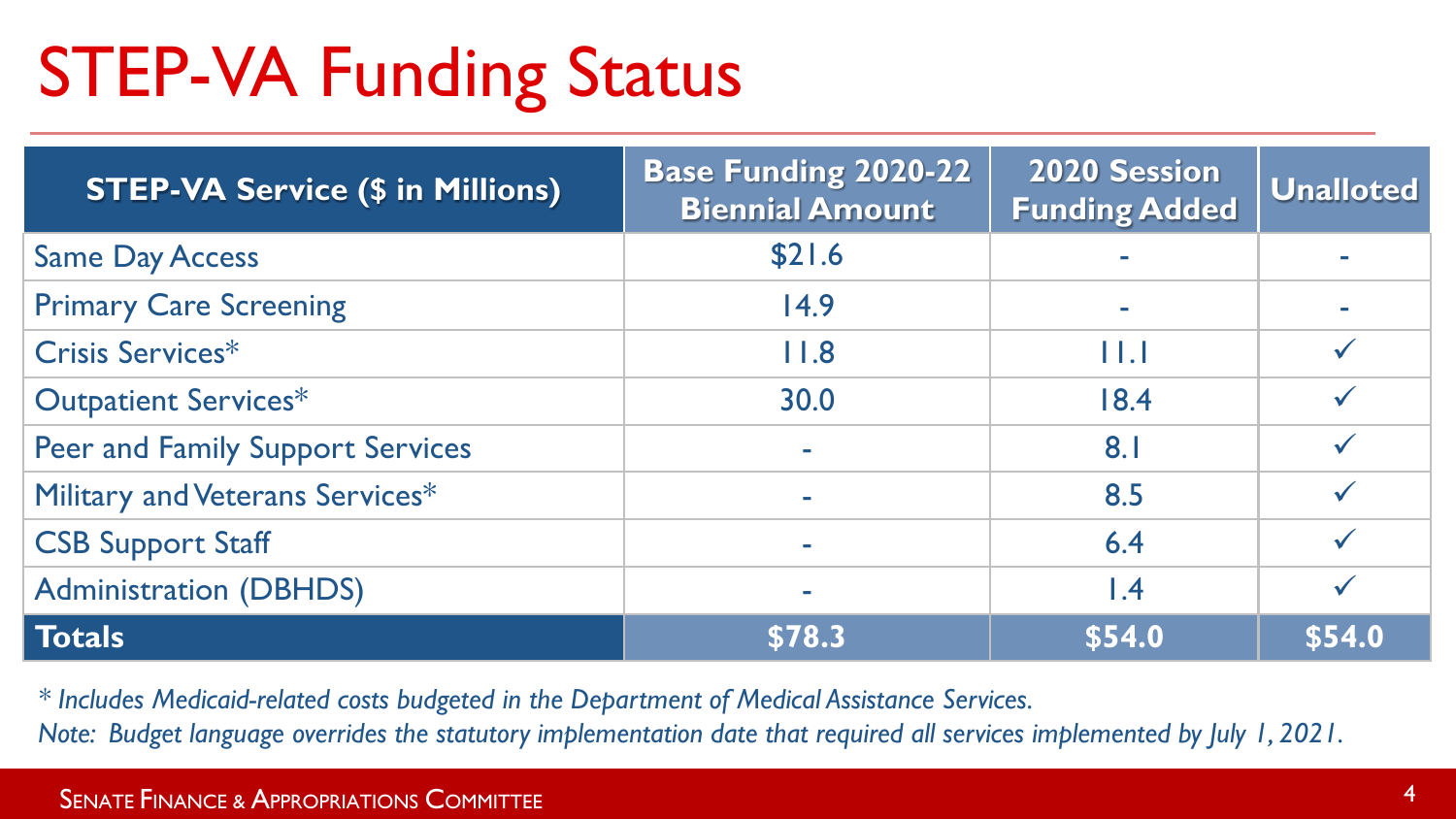#### Other Behavioral Health Funding Actions

| GF Actions for the 2020-22 Biennium (\$ in millions)                    | <b>Chapter</b><br>1289 | <b>Unalloted</b> |
|-------------------------------------------------------------------------|------------------------|------------------|
| <b>Other Behavioral Health Actions</b>                                  |                        |                  |
| Medicaid Redesign (Six Services) (Includes Provider Training)           | 13.6                   | ✓                |
| Professional Mental Health Medicaid Rates to 110% of Medicare           | 4.9                    | $\checkmark$     |
| Behavioral Health Loan Repayment Program (Department of Health)         | 3.4                    |                  |
| Transportation from State Hospitals after Commitment (DBHDS)            | 0.3                    | $\checkmark$     |
| <b>Total Other Behavioral Health Actions</b>                            | \$22.2                 | \$22.2           |
| <b>Behavioral Health Facilities</b>                                     |                        |                  |
| Expansion Costs of Virginia Center for Behavioral Rehabilitation (VCBR) | 5.9                    | $\checkmark$     |
| <b>State Hospitals Security Staff</b>                                   | 5.4                    |                  |
| <b>State Hospitals Pharmacy Costs</b>                                   | 1.9                    |                  |
| Clinical Staff at Commonwealth Center for Children and Adolescents      | 1.5                    |                  |
| Supervision of Conditional Releases from VCBR                           | 0.7                    |                  |
| <b>Total Behavioral Health Facilities</b>                               | \$15.4                 | \$14.7           |

SENATE FINANCE & APPROPRIATIONS COMMITTEE **SECURE 2018** SECURE 2019 19:30 AND 10:30 SENATE FINANCE & APPROPRIATIONS COMMITTEE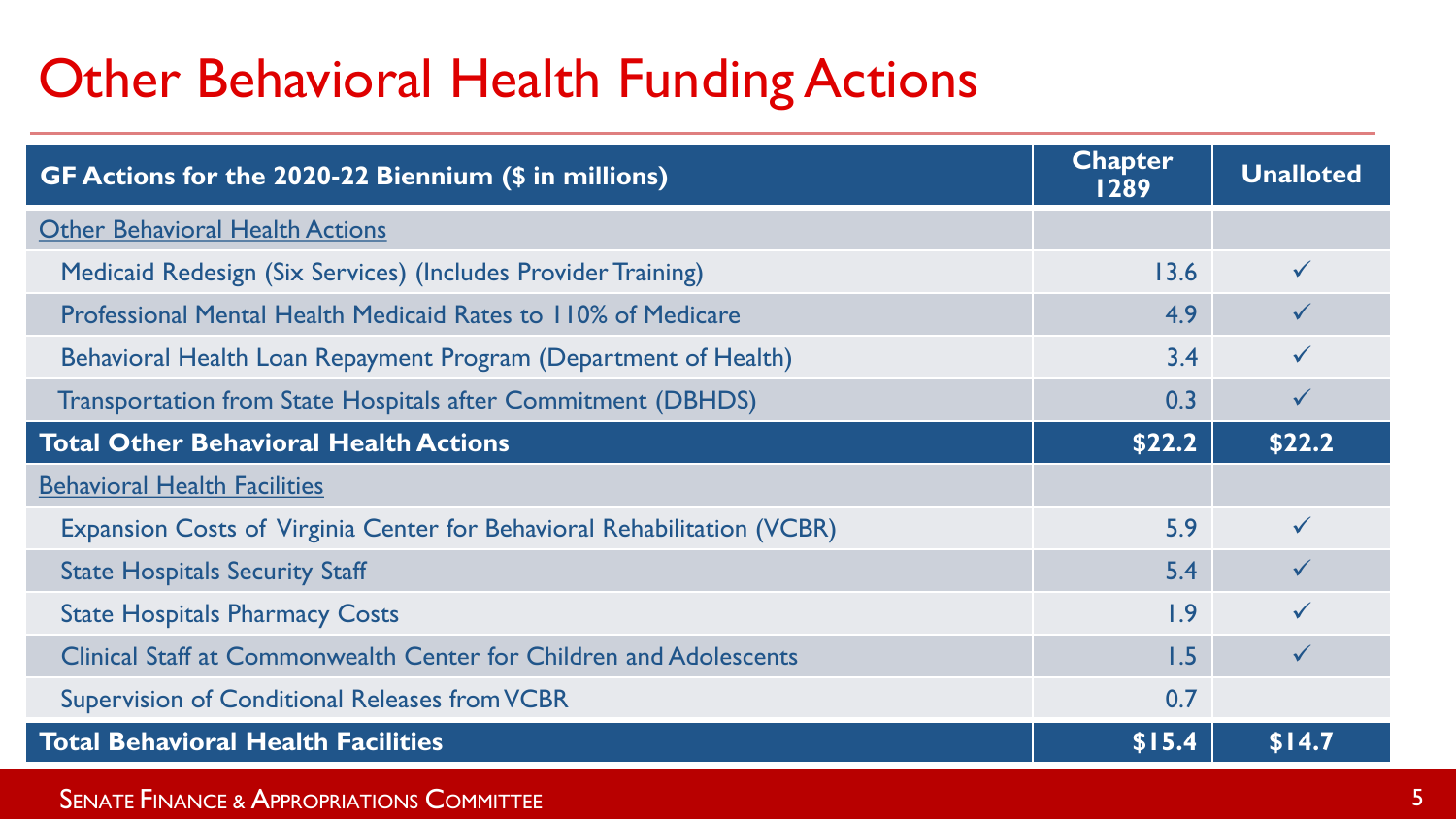### Behavioral Health Related Budget Language

- **Review of Medicaid Peer Recovery Services** Directs a review and consideration for amending regulations related to peer recovery services.
- **Develop Plan to Pursue Mental Health Services Waiver**. Directs continued work to complete the actions necessary to qualify to file an 1115 waiver application for Serious Mental Illness and/or Serious Emotional Disturbance.
- **Plan to Develop Additional CIT Assessment Centers.** Directs development of a plan to convert Crisis Intervention Team Assessment Centers (CITACs) to 24-hour, seven-day operations and move toward regional CITAC sites.
- **Partnership with the Children's Hospital of the King's Daughters.** Directs state collaboration with the Children's Hospital of the King's Daughters (CHKD) to develop a memorandum of understanding for dedicating a portion of the future beds of a 60-bed CHKD mental health hospital for use in providing treatment services to children or adolescents that may otherwise be sent to the Commonwealth Center for Children and Adolescents.